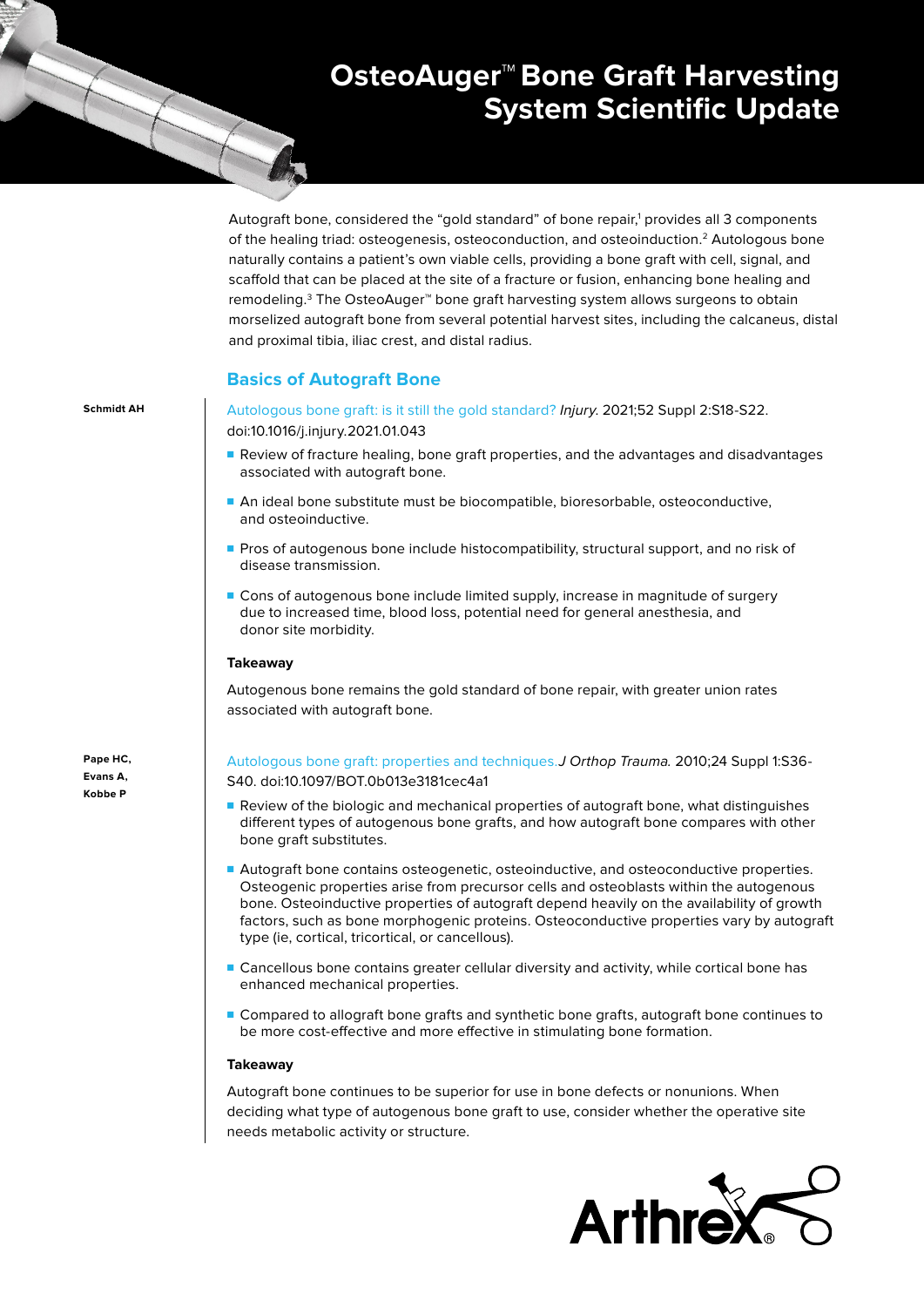**Khan SN, Cammisa FP Jr, Sandhu HS, Diwan AD, Girardi FP, Lane JM**

**Carlock KD, Hildebrandt KR, Konda SR, Egol KA**

**Azi ML, Aprato A, Santi I, Kfuri M Jr, Masse A, Joeris A**

[The biology of bone grafting.](https://pubmed.ncbi.nlm.nih.gov/15712985/) J Am Acad Orthop Surg. 2005;13(1):77-86. doi:10.5435/00124635-200501000-00010

- Review of different bone grafting options, including autograft and allograft, and the impairment of bone healing.
- Autograft cancellous bone provides a large surface area that is covered by inactive and active osteoblasts, making it very osteogenic, easily revascularized, and rapidly incorporated at the host site.
- Neovascularization occurs within the graft as early as 2 days post-implantation.
- Remodeling of autogenous cancellous bone can take several months.
- Impairments to bone graft healing include smoking (inhibits cellular proliferation and causes vasoconstriction), systemic steroid use (inhibits differentiation of progenitor cells), nonsteroidal anti-inflammatory drugs (inhibit prostaglandin formation, which diminishes blood flow), and malnutrition (may lead to calcium and phosphorus deficiencies).

# **Takeaway**

There are multiple factors that affect the incorporation of bone graft, including the type of bone graft used, the site of implantation, the vascularity of the graft and the host-graft interface, the immunogenetics between the donor and the host, preservation techniques, local and systemic factors, and the mechanical properties that are dependent on the size, shape, and type of graft implanted.

# **Clinical Applications**

[Autogenous iliac crest bone grafting for the treatment of fracture nonunion is equally](https://pubmed.ncbi.nlm.nih.gov/30628999/)  [effective in elderly and nonelderly patients.](https://pubmed.ncbi.nlm.nih.gov/30628999/)J Am Acad Orthop Surg. 2019;27(18):696-703. doi:10.5435/JAAOS-D-18-00322

- Study involving 242 patients who underwent operative repair of a long bone fracture nonunion and received autogenous iliac crest bone graft and who were followed over a 13-year period.
- Union was achieved at a mean of 7.1 months for patients requiring a single autogenous bone grafting procedure.
- There was no difference in rates of healing between elderly and nonelderly cohorts.

# **Takeaway**

The use of autogenous iliac bone graft for nonunion repairs appears to be as effective in elderly patients as it is in younger patients.

[Autologous bone graft in the treatment of post-traumatic bone defects: a systematic review](https://pubmed.ncbi.nlm.nih.gov/27829447/)  [and meta-analysis.](https://pubmed.ncbi.nlm.nih.gov/27829447/) BMC Musculoskelet Disord. 2016;17(1):465. doi:10.1186/s12891-016-1312-4

- Meta-analysis of 34 studies selected to determine the bone union rate of bone defects treated with different autogenous bone graft techniques.
- Summary pooled union rate was 91% for the 34 selected studies.
- Based on the selected studies, there was no direct relation between bone defect size and bone union rate when autologous bone graft techniques were applied.

## **Takeaway**

Autograft bone is an effective graft for bone defects, with bone defect size not impacting the rate of bone union.

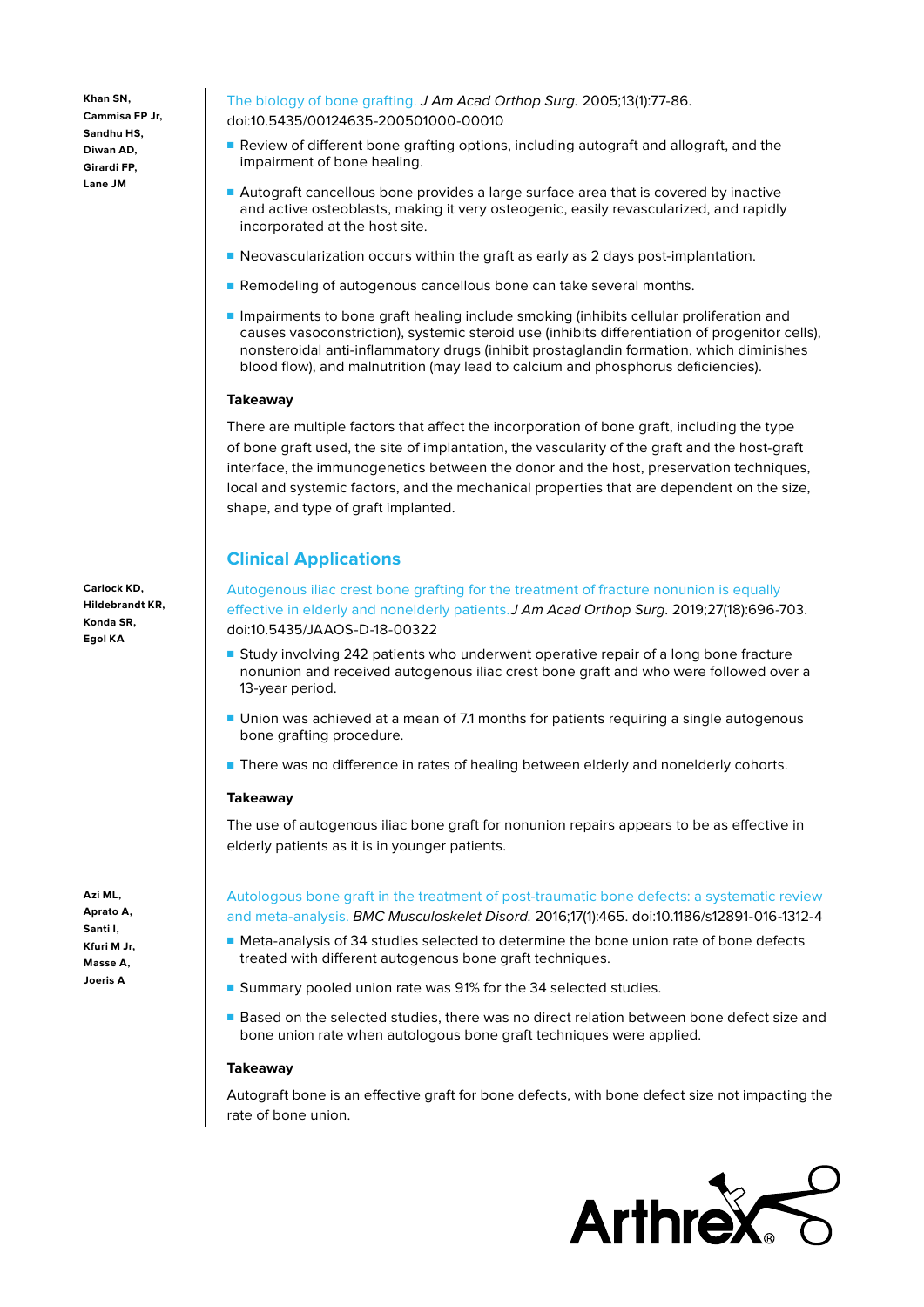**Miller CP, Chiodo CP**

[Autologous bone graft in foot and ankle surgery.](https://pubmed.ncbi.nlm.nih.gov/27871415/) Foot Ankle Clin. 2016;21(4):825-837. doi:10.1016/j.fcl.2016.07.007

- Review of autologous bone grafting in foot and ankle surgery that looked at multiple harvest sites, including the iliac crest, proximal tibia, distal tibia, calcaneus, and long-bone medullary cavity.
- Cancellous autograft is the most commonly used autograft in foot and ankle surgery due to its high surface area and osteogenic nature.
- The anterior iliac crest contains a large volume of cancellous bone and is a reliable source of corticocancellous structural graft.
- Proximal and distal tibia autogenous bone is reported to have sufficient harvest quantity, with very low donor site morbidity.
- Calcaneus autograft harvests are useful for midfoot and forefoot fusions and fracture repairs. A technique by Biddinger and colleagues reported three 8 mm trephine cores harvested from the calcaneus with minimal morbidity.

#### **Takeaway**

There are multiple harvest sites available for foot and ankle surgeons. The use of autogenous bone and where it should be harvested from depends on the need for autograft bone, the amount of autograft bone needed, whether a structural graft is necessary, and whether there is a need for the enhanced biology associated with iliac crest grafts.

**Baldwin P, Li DJ, Auston DA, Mir HS, Yoon RS, Koval KJ**

[Autograft, allograft, and bone graft substitutes: clinical evidence and indications for use in](https://pubmed.ncbi.nlm.nih.gov/30633080/)  [the setting of orthopaedic trauma surgery.](https://pubmed.ncbi.nlm.nih.gov/30633080/) J Orthop Trauma. 2019;33(4):203-213. doi:10.1097/ BOT.0000000000001420

- Review of the properties of autograft, allograft, and bone graft substitutes that presents clinical evidence to better support their indications for use in trauma surgery.
- Autograft bone has the lowest risk of immunological rejection and has strong osteoconductive, osteoinductive, and osteogenic properties.
- Allograft bone alleviates the issue of donor site morbidity, is relatively abundant, and has ready-to-use characteristics.
- Bone graft substitutes, including calcium phosphate and calcium sulfate synthetic products, provide structural support and have abundant availability.

## **Takeaway**

The type of bone graft needed is dependent on the patient and pathology. Autograft bone is regarded as the gold standard in fractures, delayed unions, and nonunions. Autograft bone can offer stronger structural support, as it is not subject to the storage and sterilization techniques seen with allograft options. Autograft bone also contains all 3 components of the healing triad, while synthetic bone graft substitutes (ie, calcium phosphate and calcium sulfate) only contain osteoconductive properties.